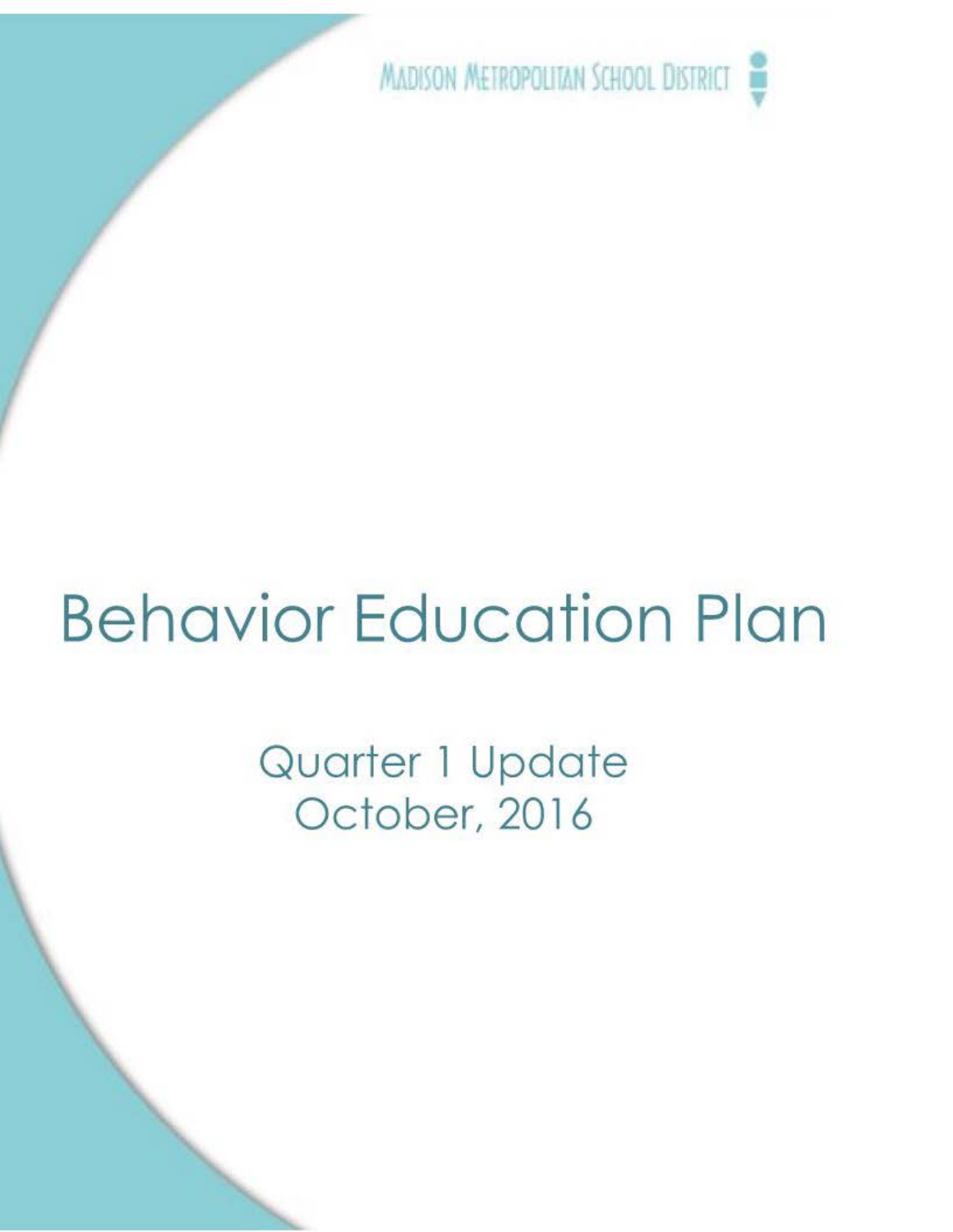# **Implementation Outcomes Status Update**

 corresponding status update: At the May 2016 Board of Education meeting, Behavior Education outcomes and discrete action steps were shared as a part of the year-end review. Those outcomes and actions steps are listed below along with a

| <b>Implementation Area</b>                                                                                     | <b>Status</b>                                                                                                                                                                                                                                                                                                                                                                                                                                                                                                                                                                                                                                                   |
|----------------------------------------------------------------------------------------------------------------|-----------------------------------------------------------------------------------------------------------------------------------------------------------------------------------------------------------------------------------------------------------------------------------------------------------------------------------------------------------------------------------------------------------------------------------------------------------------------------------------------------------------------------------------------------------------------------------------------------------------------------------------------------------------|
| $\bullet$<br><b>Communication and</b><br><b>Adherence to Policy</b>                                            | On track<br>Engaging in ongoing and frequent progressive discipline<br>fidelity checks with a specific focus on use of suspension<br>and / or miscoding behaviors; prompt communication with<br>principal and behavior teams should there need to be<br>adjustments to documentation<br>• 9 schools completed in-school-suspension training and                                                                                                                                                                                                                                                                                                                 |
| Monitor and support policy<br>adherence to implement a<br>progressive and restorative<br>approach to behavior. | developed plans to implement restorative in school<br>suspension procedures paired with social emotional<br>intervention<br>Teams from 7 schools initiated professional learning series<br>$\bullet$<br>including 2 day training to develop whole-school<br>(multi-tiered) restorative approach<br>Developed a video for students that explains surrender for<br>$\bullet$<br>safety<br>Collaborating with communications to enhance the<br>$\bullet$<br>identity of the Behavior Education Plan including branding<br>and mindset shift campaign.<br>Launched year two of the Guiding Coalition of Restorative<br>$\bullet$<br>and Equitable School Discipline |
| <b>Communication and Adherence to Policy - Quarter 2 Priorities</b>                                            |                                                                                                                                                                                                                                                                                                                                                                                                                                                                                                                                                                                                                                                                 |

- Formalize monitoring structure through proactive and transparent communication with principals,
- with a specific focus on accurate documentation and equitable decision making  $*$
- Finalize logo and Behavior Education Plan related materials with Communications
- Develop a comprehensive project plan for the mindshift campaign \*
- Formalize on-site coaching for restorative school cohort and standardize professional learning \*
- District level team completes trainer of trainer series in restorative practices; schedule for November 28-30 \*

#### **Infrastructure to Support On track Tiers 2 / 3**

learning to Student Services Teams

- Began implementation of Behavioral Health in Schools at Provide support and professional Mendota; continued implementation at Glendale, Schenk,<br>
Iearning to Student Services Teams and Sennett
- to 1) develop a school-level **•** Provided professional development and support the use of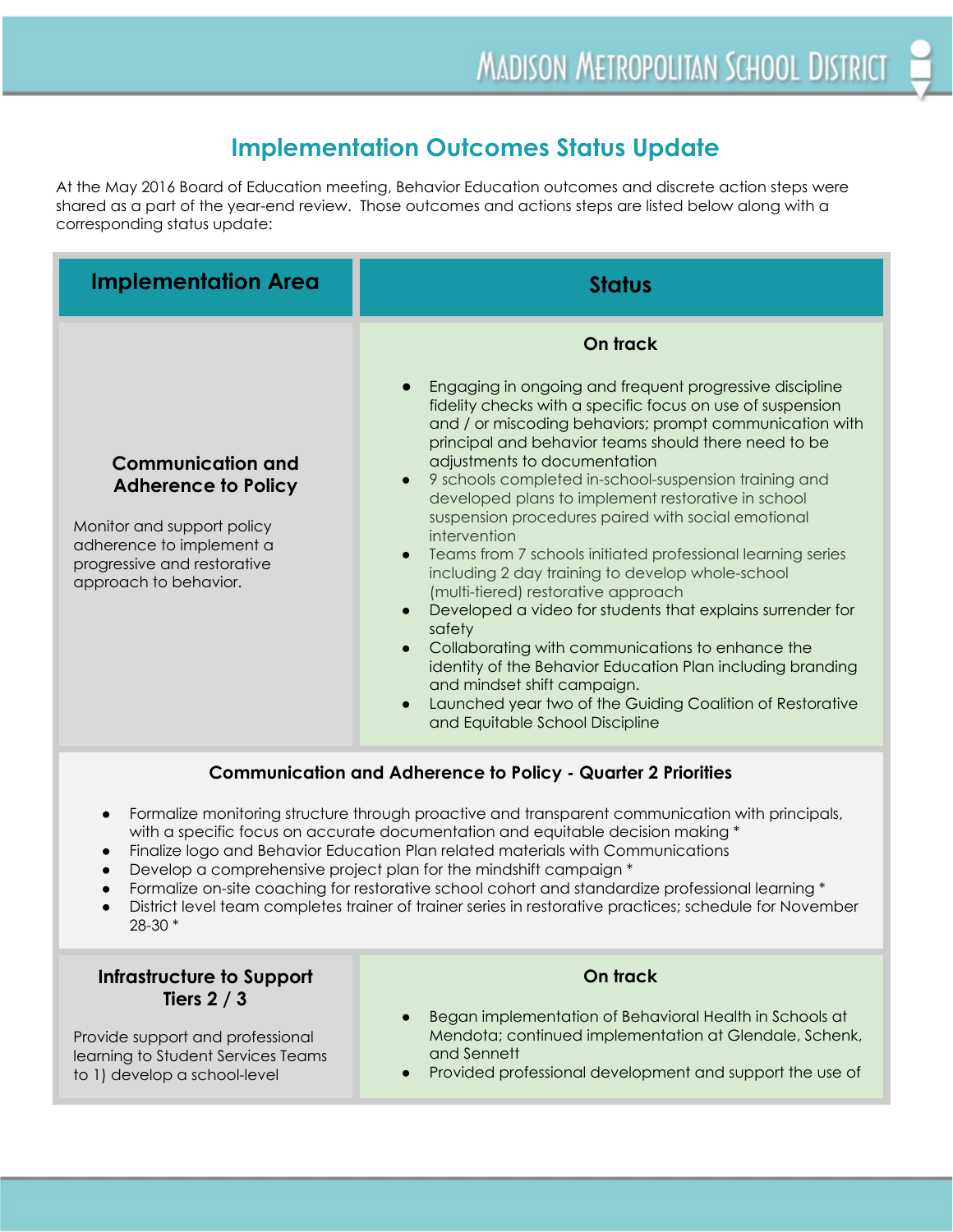# MADISON METROPOLITAN SCHOOL DISTRICT

infrastructure to implement tier 2 Oasys intensive behavioral and mental **FERPA** health needs.

and 3 interventions, and 2) access **• Confidence** Developed a comprehensive data system to track mental additional support for students with and behavioral health data in compliance with HIPAA and

#### **Infrastructure to Support Tiers 2 / 3 - Quarter 2 Priorities**

- Implement Behavioral Health in Schools at Leopold
- Further re-calibrate the role of students services to ensure they are, first and foremost, available to provide individual and group interventions
- Integrate systems and supports from student services and MTSS
- Develop project plan with Dane County TimeBank to build infrastructure to implement Circle of Support and Accountability, a tier 3 restorative intervention

## **Assessment and Intervention at Tiers 2/3**

Support schools in implementing appropriate assessment and intervention.

#### **On track**

- 27 middle and high school counselors, nurses, social workers and psychologists are currently enrolled in the SBIRT (screening, brief intervention, referral to treatment) Professional Learning Strand and have completed the 2-day training
- Providing ongoing consultation to schools already trained in SBIRT
- AOD concerns are being reviewed and revised ● Best practices and procedures for supporting students with
- Implementing monthly professional development to Student Services staff within topic and discipline-specific strands
- Provided professional development to pilot schools Allis, Orchard Ridge, and Falk in the use of the Bounceback intervention

#### **Assessment and Intervention at Tiers 2 /3 - Quarter 2 Priorities**

- Provide professional learning and coaching for the use of Violence Risk Assessments in response to level 4 behavior
- Implement CBITS and the depression screener with fidelity; enhance community partnerships necessary to model elementary and high school universal screening groups, similar to CBITS

#### **Integration of Social Emotional Learning**

Integrate social emotional learning into the work across departments at Central Office to support schools in

#### **On track**

- Coordinated Responsive Classroom / Developmental Designs professional learning in accordance with saturation plan
- Supporting elementary schools in assessing Social Emotional Learning Standards on the report card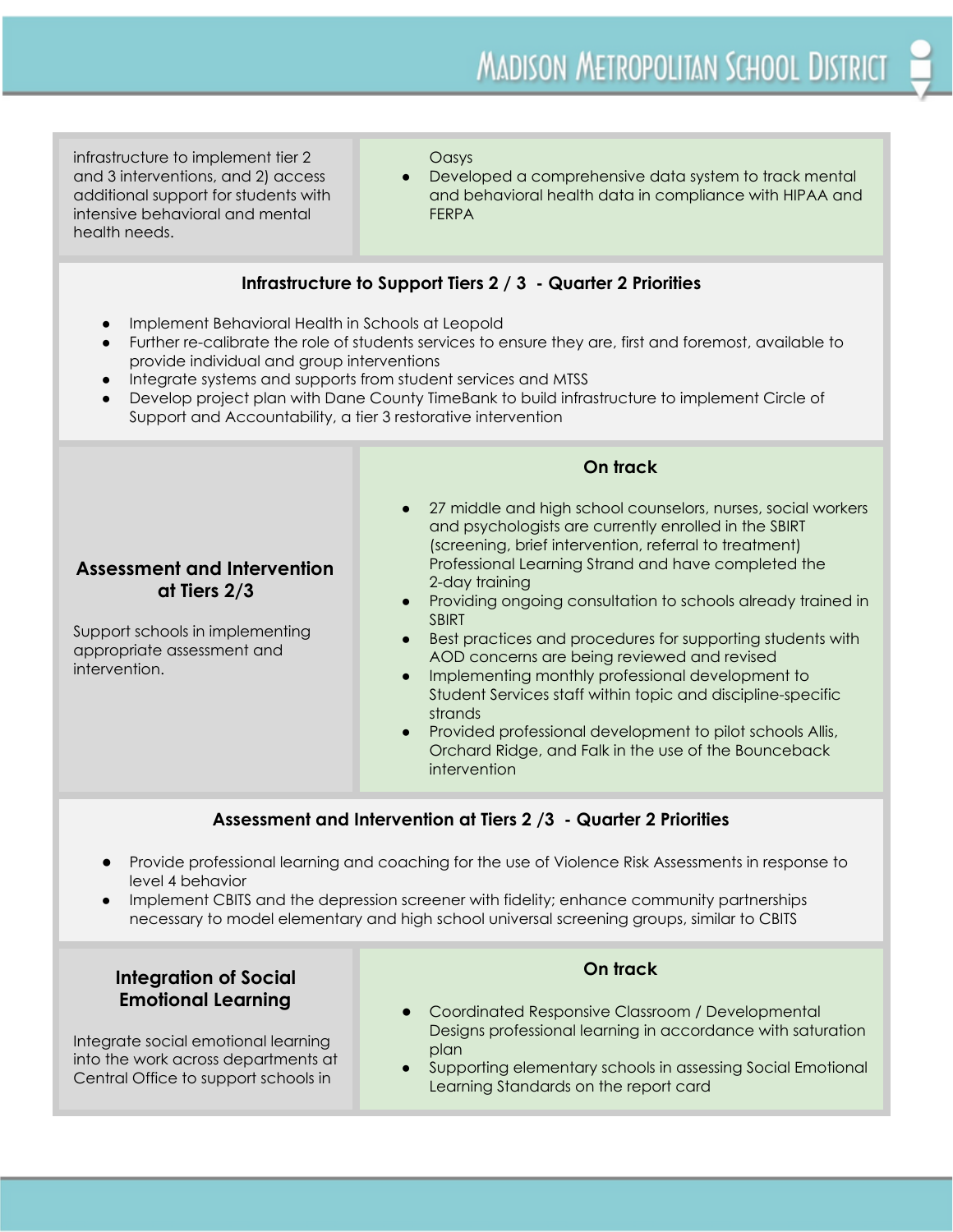effective delivery of social emotional instruction.

- Collaborating with Central Office Department of Curriculum and Instruction to support the addition of Social Emotional Learning Standards on the middle school report card and to support elementary and middle school learning labs
- Began implementation of Academic Career Planning / Social Emotional Learning in grades 7 and 10

#### **Integration of Social Emotional Learning - Quarter 2 Priorities**

- of student led conferences. Convene ACP / SEL cross-functional team to make decisions related to the possible implementation
- Integration of universal strategies poised to support schools in developing practices
- Collaborate across departments at Central Office to develop cohesive vision for universal (school-wide and classroom) systems and practices that integrates academics and behavior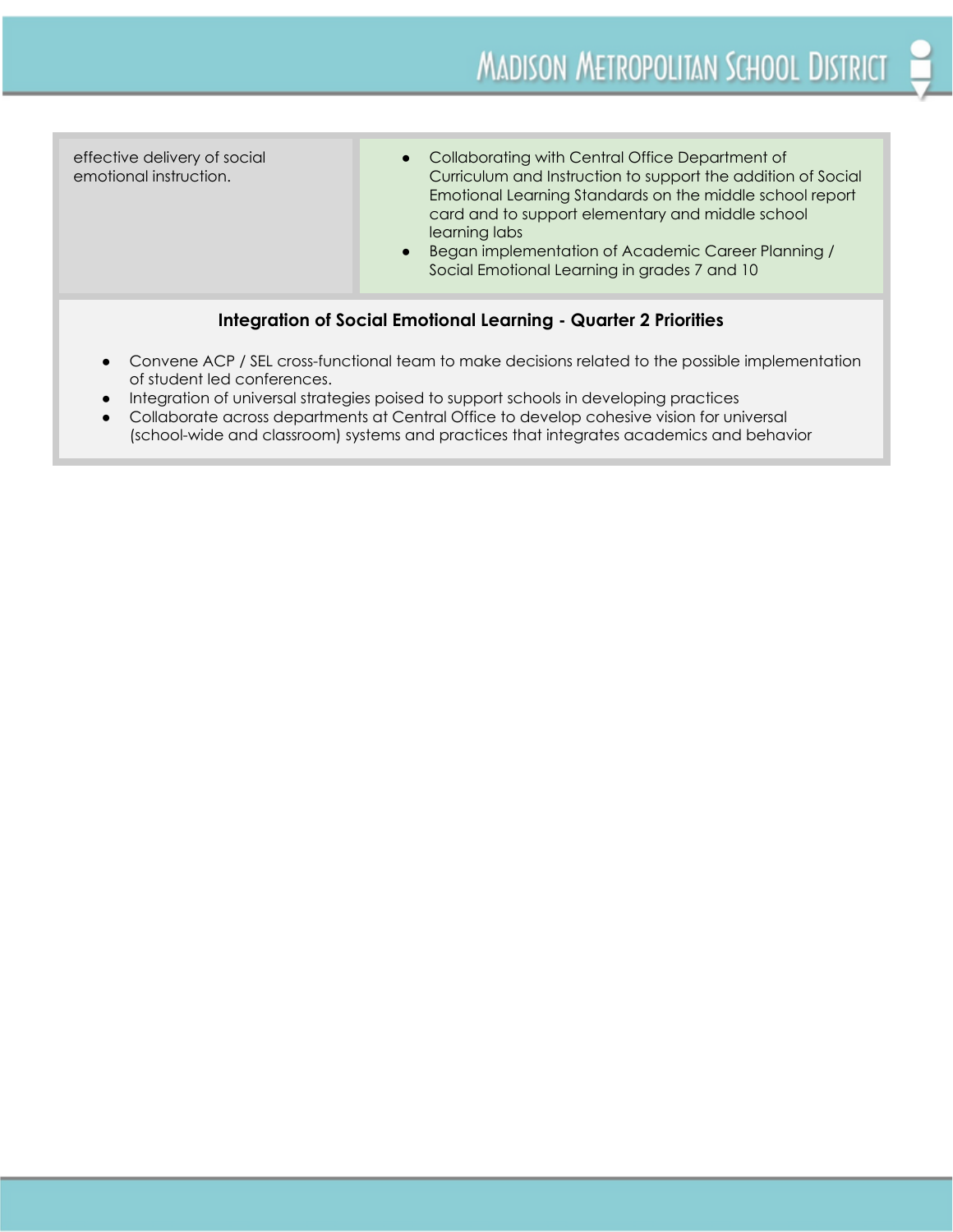# **Key Findings**

- Behavior events, across almost all student groups, have decreased by 20%
- Disproportionality, in behavior events and out-of-school suspension, for African American students persist; noticeable increases for students with disabilities
- Use of out-of-school suspension has decreased, across all levels, by 24%

# **Data Review**

 behavior event data from 2016-2017 from the beginning of the school year until mid-October. Data-based decision making continues to be essential in informing implementation of the Behavior Education Plan. Data is used to assess the functioning of systems and practices and to support school teams in identifying patterns of behavior that inform instruction and intervention. This report outlines quantitative suspension and

#### **Total Behavior Events**



Total Behavior Events Through Mid-October by Race/Ethnicity & Event Level

 decreased by 32%.Documentation parameters were changed through the revision of the Behavior Education Plan in the spring of 2015; thus making it difficult to directly compare behavior event data from 2014-2015 to 2015-2016. Parameters for documentation were not changed in the 2016 revision of the Behavior Education Plan; 2015-2016 and 2016-2017 data are directly comparable to one another. Data through mid-October represents an overall decrease of 20% with a proportional decrease for our African American students; behavior incidents for white students have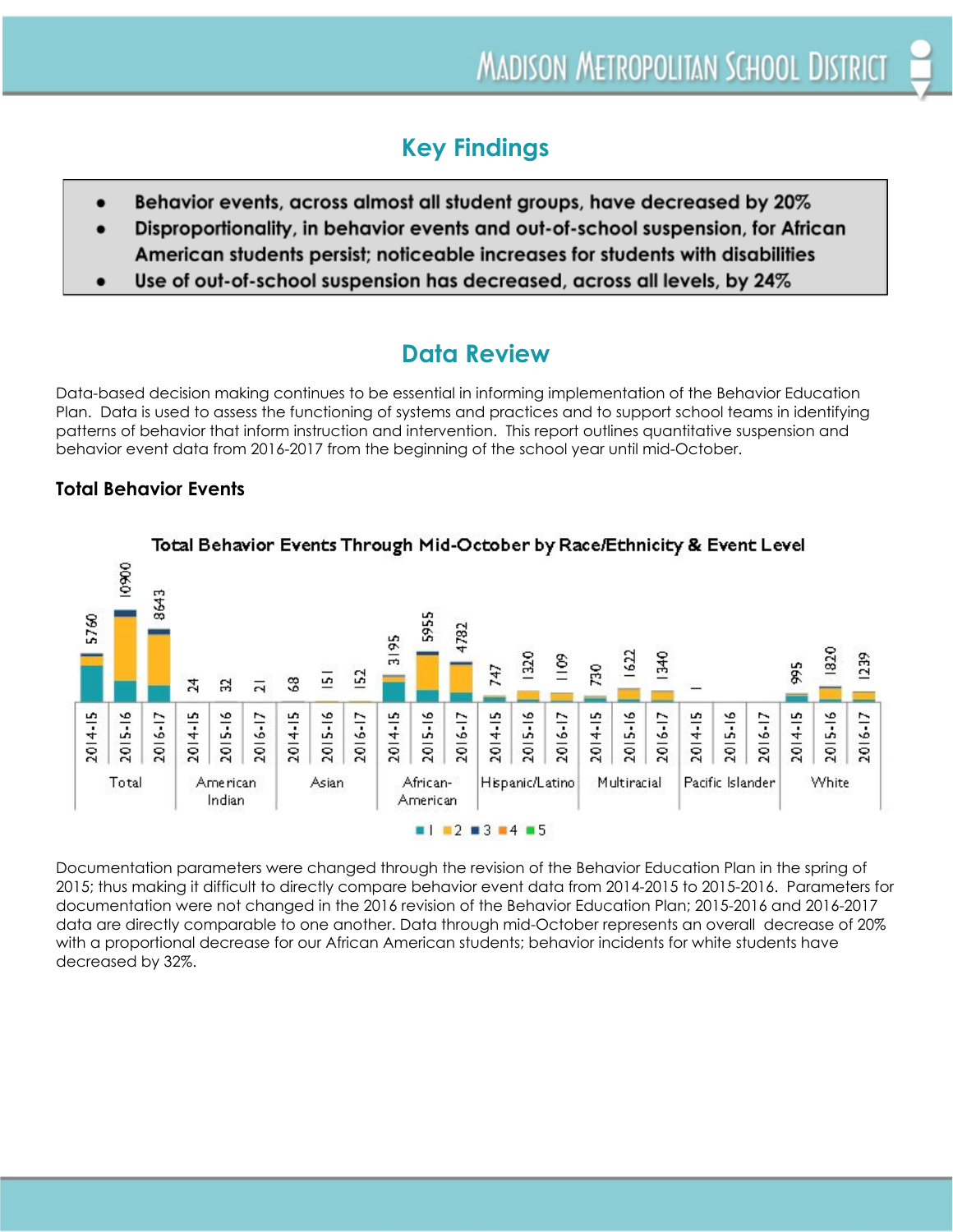

#### Total Behavior Events Through Mid-October by Other Demographics & Event Level

 decreased behavior events as compared to 2015-2016. All demographic groups, with the exception of Asian students (+.7%) and Advanced Learners (+ 8%), have

#### **Disproportionality in Behavior Events**

 events and the subsequent use of exclusionary discipline. The Behavior Education Plan was written and is being implemented with the ultimate goal of decreasing behavior

 climate. Moreover, the Behavior Education Plan is intentionally focused on decreasing disproportionality through the implementation of an equitable, restorative discipline policy. The Plan limits discretion in decision making as a first step in impacting disproportionality and prioritizes a restorative approach as an overall strategy for transforming school culture and

 disproportionality. While we have a policy poised to impact disproportionality, ongoing work is critical in shifting beliefs, values, practices, and policy implementation. Professional development, through the National Equity Project coupled with Behavior Education Plan principal professional development focused on the restorative approach, are key strategies for impacting



African-American Hispanic Multiracial

2016-17

**District** 

■ White

 $2015 - 16$ 

Demographics of Behavior Events



 $2014 - 15$ 

Asian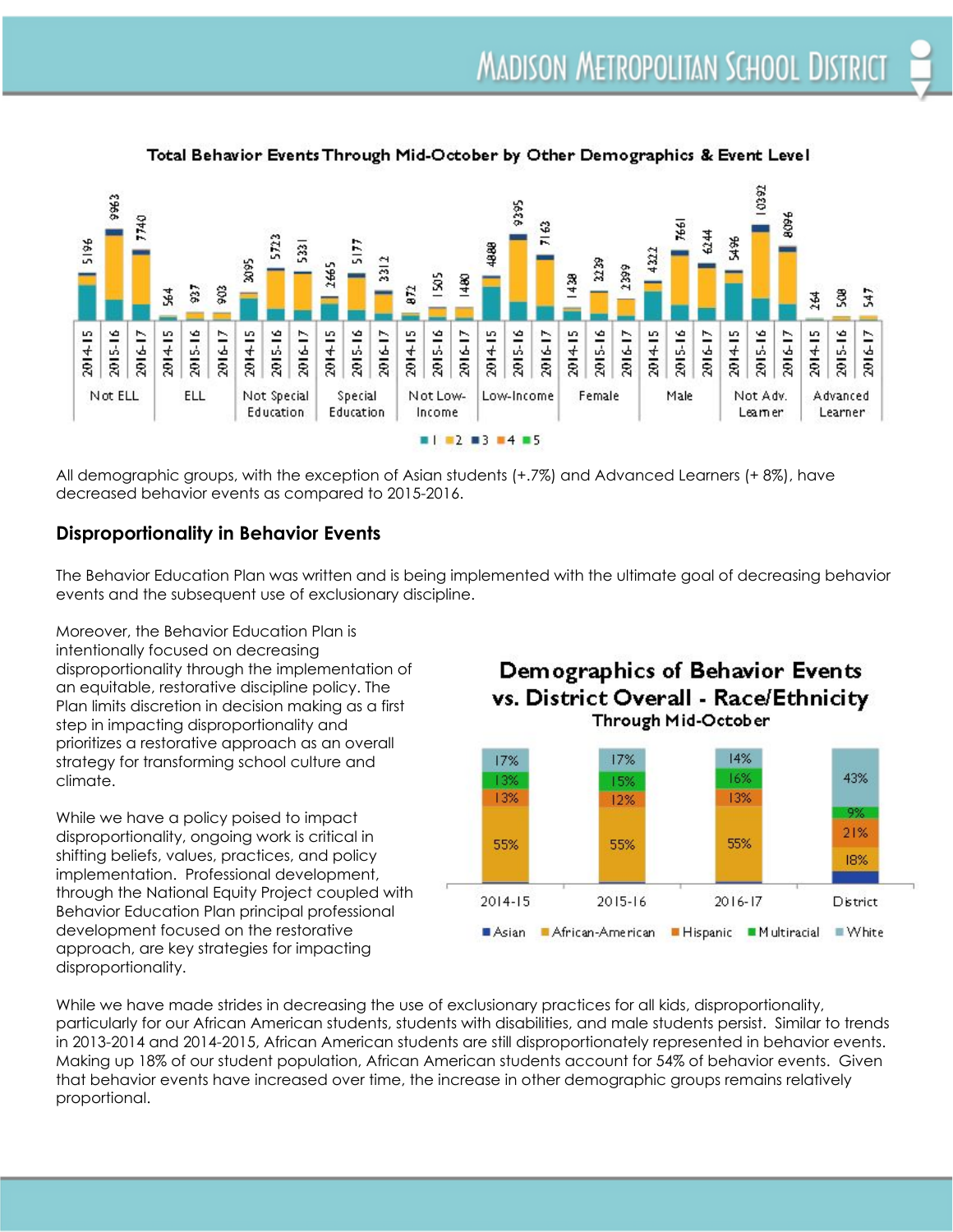behavior incidents district-wide. As a District we have not yet impacted overall disproportionality, as it relates to behavior events, for our African American students with African American students representing 18% of our school population yet receiving 55% of



# **Disability Status**



### **ELL**

# **Free/Reduced Lunch** 46%

#### **Advanced Learner**



 advanced learners. Disproportionality, based on gender, has increased slightly this year for male students and decreased for students with disabilities. We have also experienced slight decreases for students receiving free / reduced lunch and

 students of color. Risk ratio data data are available to help us better understand the disparities for our students of color; measuring the likelihood of a student of color earning a behavior incident, as compared to white peers. In comparing data from October 2015 to October 2016, 20% of schools have made positive strides in reducing the risk ratio for

 experienced professional development regarding the whole school restorative approach in mid-October.Ongoing discussions regarding racial equity and bias remain critical. Moreover, there is evidence and research to support the use of a whole-school restorative approach in significantly reducing racial disproportionality, while in turn impacting academic outcomes for students. Currently, there are seven schools participating in an intensive restorative approach strand this year (with new schools invited to participate in future years) and all principals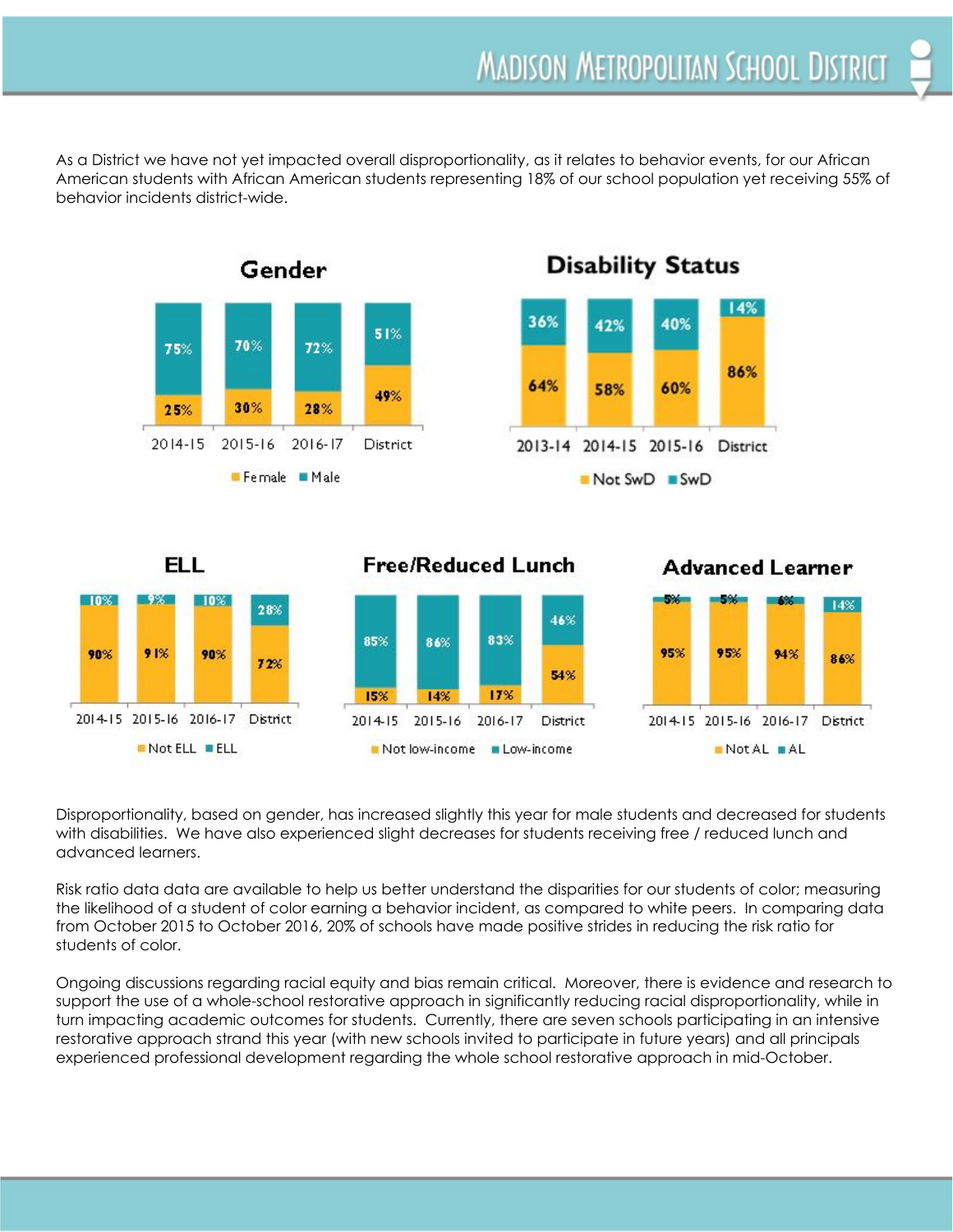document.Specific strategies intended to directly impact disproportionate outcomes for students of color are listed in the implementation plan & priorities table, communication and adherence to policy, at the beginning of this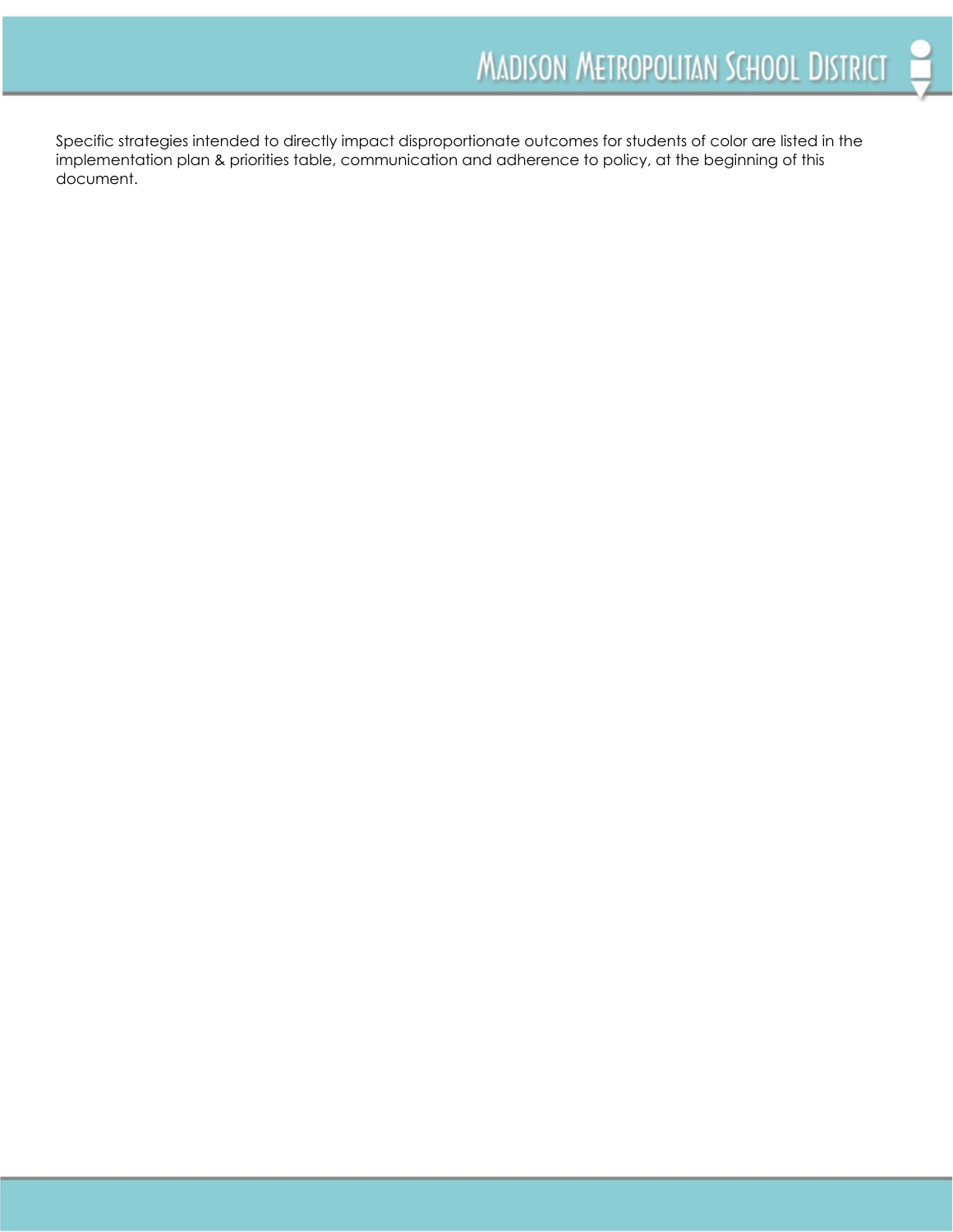#### **Out-of-School Suspension Events**

 middle school and 33 days of instruction gained at high school. Out-of-school suspension rates overall have decreased. A slight increase, from 2015-2016 to 2016-2017, is observed for student 4K-3. Middle and high schools have seen the largest decreases with a 27% decrease at middle and high at a decrease of 25%. Overall, we have recouped 79 days of instruction with 67 days of instruction gained at



#### **Disproportionality in Out-of-School Suspension Events**

 students increased slightly (+2%); students with disabilities decreased slightly (-2%).As previously stated, decreasing the overall use of exclusionary discipline is one goal of the Behavior Education Plan; the second is impacting disproportionality, particularly for African American students, male students, and students with disabilities. Disproportionality for our African American students have increased slightly (+2%); male